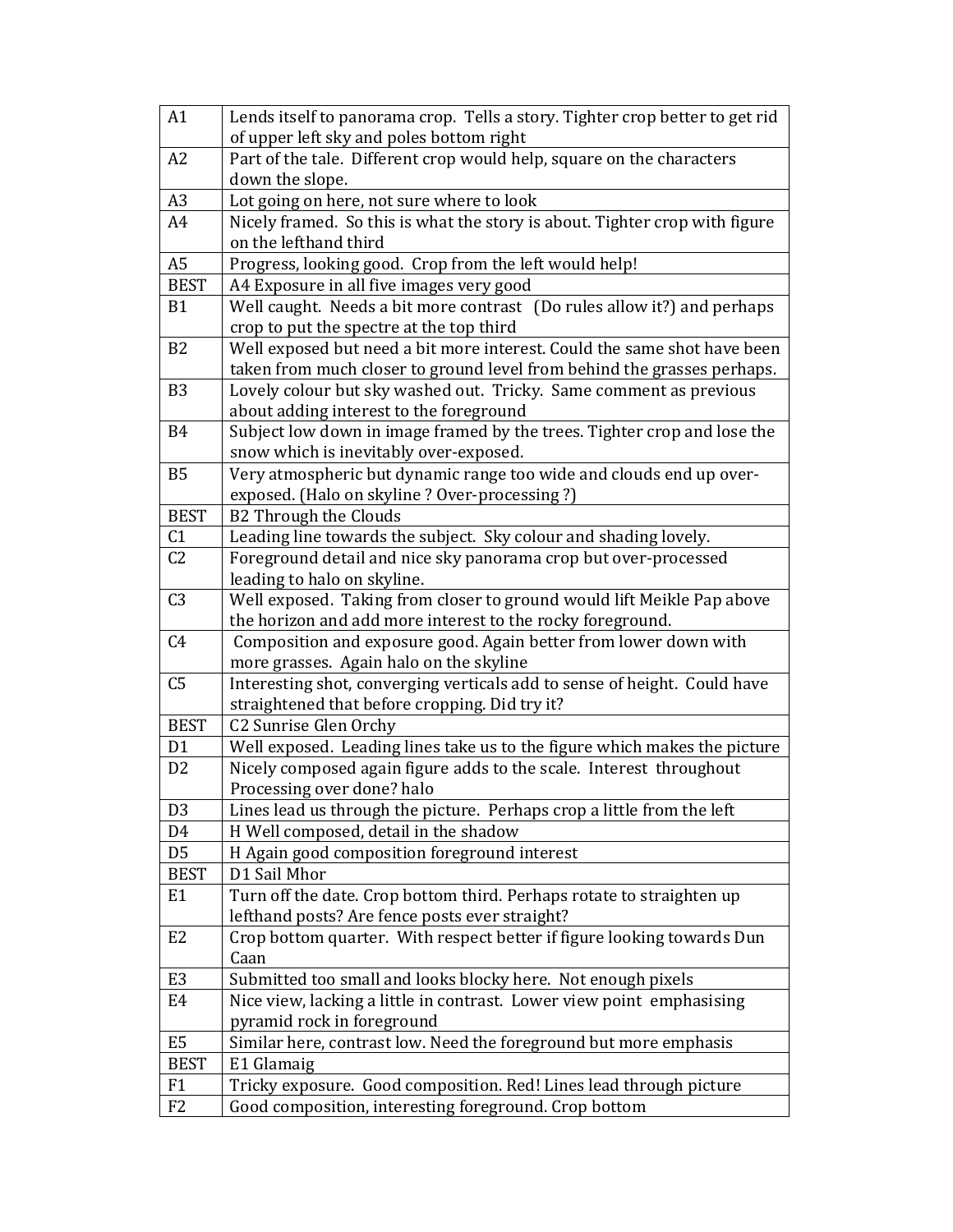| F <sub>3</sub> | Light not great for this image and sky not helping. Recession helps                                       |
|----------------|-----------------------------------------------------------------------------------------------------------|
|                | emphasise scale.                                                                                          |
| F4             | Like shadows from clouds. Foreground helps support the image but need                                     |
|                | some interest.                                                                                            |
| F <sub>5</sub> | Well composed crop from bottom to give panorama. Nice leading lines.                                      |
| <b>BEST</b>    | F5 Windy Little Glas Maol                                                                                 |
| G1             | Nice view plenty of interesting shadow detail. Crop to get rid of some of                                 |
|                | the bottom shadow keeping the rock                                                                        |
| G <sub>2</sub> | Low cloud/mist makes for an atmospheric image. I wonder if a lower                                        |
|                | viewpoint giving a clearer view of the fells might have provided better                                   |
|                | framing.                                                                                                  |
| G <sub>3</sub> | Well composed, lead along the ridge. Corners are a little soft.                                           |
| G4             | Nicely framed, would a portrait composition have improved it? Blue tint a                                 |
|                | bit off-putting (too much adjustment of shadows?). Stac Pollaidh not in                                   |
|                | focus                                                                                                     |
| G <sub>5</sub> | Everything that needs to be sharp is sharp but is the splash a distraction                                |
|                | from Ben Loyal? Good composition.                                                                         |
| <b>BEST</b>    | G3 Liathach                                                                                               |
| H1             | Lot of brightness in the clouds but image captures a lot of what the Lakes                                |
|                | are all about. Lots of lines for the eye to follow.                                                       |
| H2             | Lots of interest here. Eye level perhaps a bit too high. Good foreground                                  |
|                | detail.                                                                                                   |
| H <sub>3</sub> | Good panorama. Sky interesting, bit more foreground detail with rock                                      |
|                | more above or even below the horizon. Boat moving? If so                                                  |
| H <sub>4</sub> | Another good letterbox image with strong leading lines. Make more of                                      |
|                | rocks in foreground.                                                                                      |
| <b>BEST</b>    | H1 Path along side of Buttermere                                                                          |
| 11             | Author was correct with their title these are 'beautiful' reflections. Might                              |
|                | have cropped a little from the left as deep shadow distracts.                                             |
| I2             | Distant views. Figures important here. Are you allowed to lose the vapour                                 |
|                | trail? Cloud to the right helps                                                                           |
| I3             | Well composed and (over-?)sharp. Crop upper part of sky. Clouds good                                      |
| I4             | Great sky, detail in shadows. Summit needs to be emphasised more if that                                  |
| <b>I5</b>      | were possible.                                                                                            |
| <b>BEST</b>    | As before, great sky with shadow detail. Light rays excellent.<br>15 Glen Etive from Buchaille Etive Beag |
| 11             | Good composition, cloud detail. Colour over-cooked, though                                                |
| J <sub>2</sub> | Colours fine here. People provide sense of scale and foreground interest                                  |
| J <sub>3</sub> | Nice rays of light but difficult to hold for both shadows and highlights.                                 |
|                | Plenty of detail                                                                                          |
| [4]            | Very vibrant colours but balance OK. Good composition, figure important.                                  |
| <b>BEST</b>    | J2 Autumnal Colours, Glen Coe                                                                             |
| K1             | Not quite enough detail in the interesting low cloud. Needs something to                                  |
|                | lead in to the image                                                                                      |
| K <sub>2</sub> | Nice lead in here with plenty of detail .Perhaps a figure on the track                                    |
|                | would enhance the sense of scale                                                                          |
| K <sub>3</sub> | The grouse is well camouflaged as you would expect. Nice and sharp.                                       |
|                | Light good too. Detail in distant mountains.                                                              |